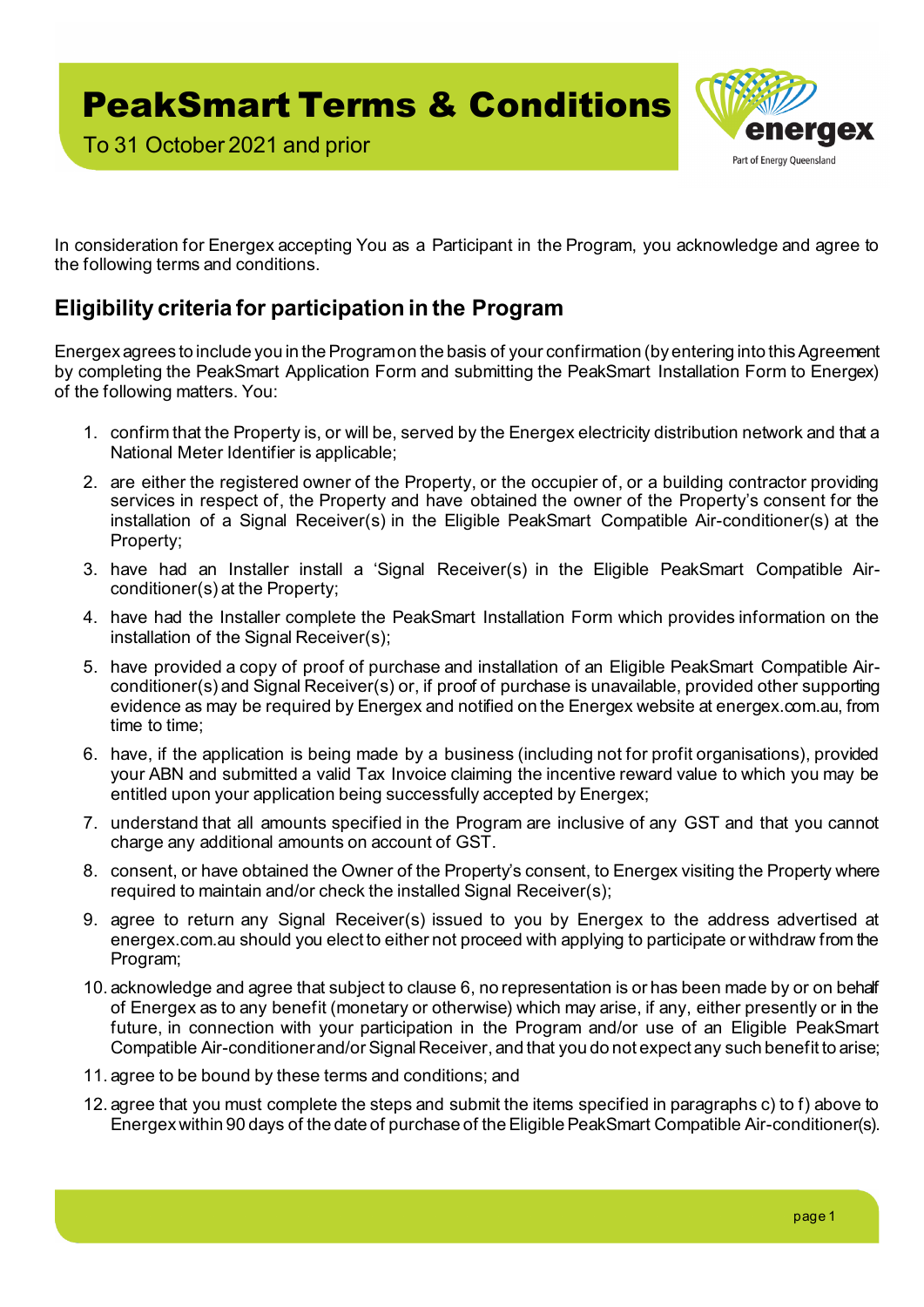

To 31 October 2021 and prior

### **Duration of the Project**

- 1. Your participation in the Program will commence on the date upon which the Signal Receiver(s) are installed in the Eligible PeakSmart Compatible Air-conditioner(s) at the Property;
- 2. Energex may at its discretion terminate your participation in the Program, or the Program as a whole, at any time by delivering one month's written notice to you at the email address specified in your PeakSmart Application Form;
- 3. If, in your reasonable opinion, any or all of the Eligible PeakSmart Compatible Air-conditioners are adversely affected by participation in the Program, your sole remedy, to the full extent permitted by law, is your right to elect to end your participation in the Program in relation to the affected Eligible PeakSmart Compatible Air-conditioners by providing seven days' written notice to Energex at the physical or email address specified on the Energex website at energex.com.au and then complying with the provisions of clause 2.4 below. The Program will however continue with respect to any unaffected Eligible PeakSmart Compatible Air-conditioner(s).
- 4. If you wish to end your participation in the Program you must provide seven days' written notice to Energex at the physical or email address specified on the Energex website at energex.com.au. Upon receipt of the notice Energex will forward you an envelope in which to return the Signal Receiver(s) to Energex. You must then arrange for and pay for your own Installer to remove the Signal Receiver(s) from the Eligible PeakSmart Compatible Air-conditioner(s) and then return the Signal Receiver(s) to Energex. Your participation in the Program will continue until the Signal Receiver(s) is/are removed and returned to Energex.

#### **Conclusion of the Program**

There is no stipulated end date for participation in the Program. However, if Energex terminates your participation in the Program or the Program as a whole under Section 2.2 above, Energex may elect to retrieve the Signal Receiver(s) fromthe Property, but not the Eligible PeakSmart Compatible Air-conditioner(s) as these are your own personal property.

### **Safety**

For your own safety, you must not remove, alter or attempt your own electrical work on your Eligible PeakSmart Compatible Air-conditioner(s) and/or Signal Receiver(s). Should you encounter any problem with your Eligible PeakSmart Compatible Air-conditioner(s) please refer to your manufacturer's instructions and/or contact them or your Installer directly. Should you encounter any problem with the Signal Receiver(s) please contact Energex on 13 12 53.

#### **Access for inspection**

You agree to allow Energex access to the Property to carry out necessary audits or examination of the Signal Receiver(s) from time to time. Energex will contact you at least 5 business days prior to any audit or examination required.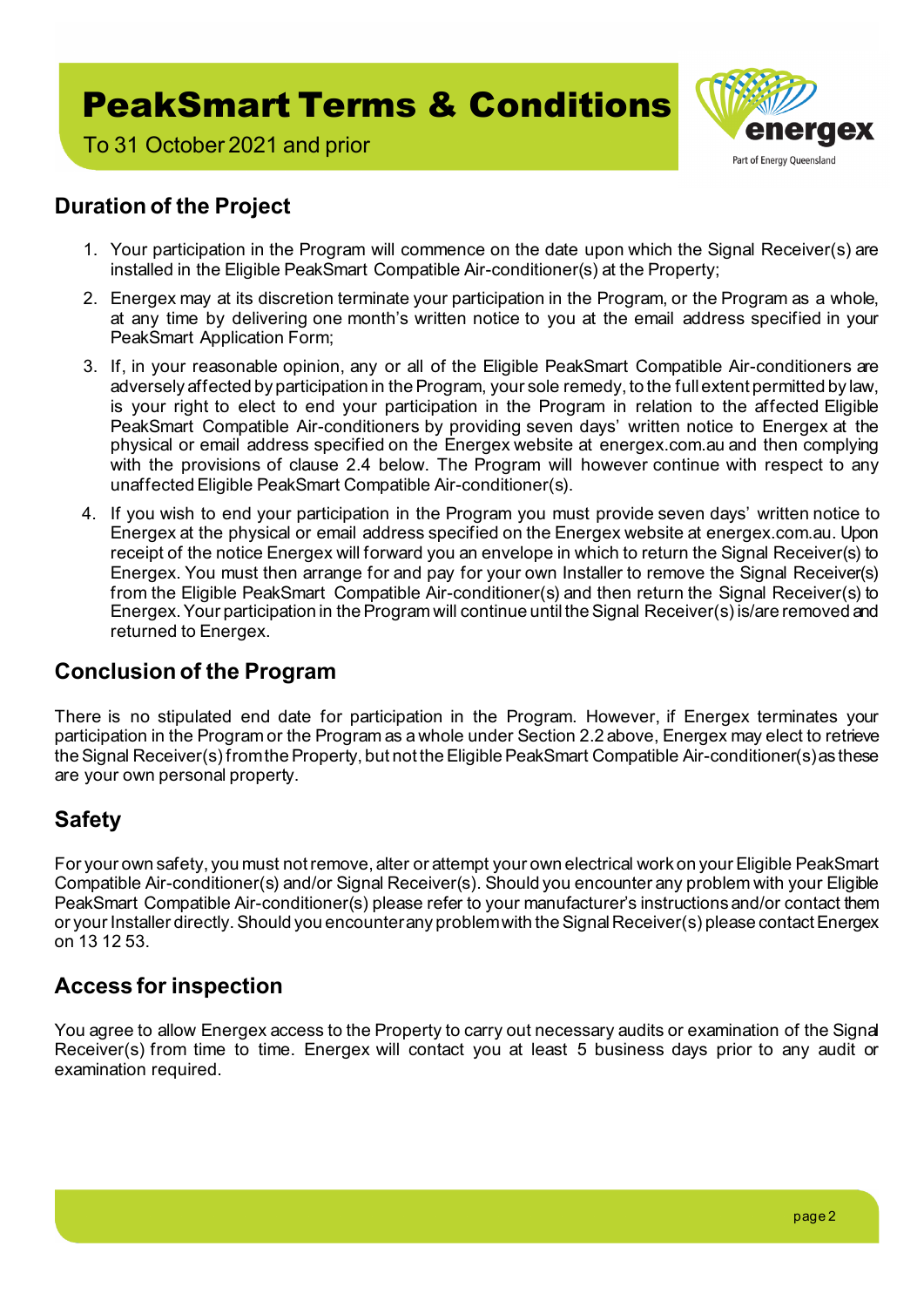

To 31 October 2021 and prior

## **Participation incentive**

Following the installation of the Signal Receiver(s) in the Eligible PeakSmart Compatible Air-conditioner(s) at the Property and submission of your completed PeakSmart Application Form, Energex will, provided it is reasonably satisfied that you meet the eligibility criteria for participation in the Program, transfer the PeakSmart Incentive Reward as at the date your application was received by Energex. Incentives will be paid by electronic funds transfer (EFT) to an Australian bank account nominated by You.

### **Product and service warranties and costs**

1. Eligible PeakSmart Compatible Air-conditioner(s)

Energex is not responsible for and does not accept any warranty conditions or costs associated with your Eligible PeakSmart Compatible Air-conditioner(s) or the work carried out to install or remove the Eligible PeakSmart Compatible Air-conditioner(s) or Signal Receiver(s) in the Property. These are the explicit responsibility of the Eligible PeakSmart Compatible Air-conditioner(s) manufacturer, the retailer and/or the Installer who carried out the electrical and air-conditioner work in your Property. You should contact your manufacturer, appliance retailer and/or Installer directly.

2. Signal Receiver(s)

To enable the Eligible PeakSmart Compatible Air-conditioner(s) to activate the energy capping capability of the appliance, Energex has supplied you/your Installer with a Signal Receiver(s) to be installed in or near the Eligible PeakSmart Compatible Air-conditioner(s) in accordance with manufacturer instructions in order that a remotely operated activation signal can be received. Energex does not accept any costs associated with the installation or removal of the Signal Receiver(s) at the Property. During your participation in the Program, you may report any issues you have with the Signal Receiver(s) to Energex on 13 12 53.

### **Liability of Energex**

1. Limitation of liability

Subject to clause 8.2 below, to the full extent permitted by law, Energex excludes any and all liability to you in connection with this Agreement. Where the above exclusion does not apply for any reason (including where a court of competent jurisdiction indicates it is invalid), to the full extent permitted by law and subject to clause 8.2 below, Energex's liability to you for any direct damages you incur in connection with this Agreement is limited to an amount of \$50.00. Subject to clause 8.2 below but otherwise despite any other provision in this Agreement, to the full extent permitted by law Energex is not liable to you (whether under contract, in tort, in equity, under statute or otherwise) for any loss of profit, loss of revenue, loss of opportunity, loss of good will, or any indirect, incidental, special or consequential damage, cost or loss however caused.

2. Australian Consumer Law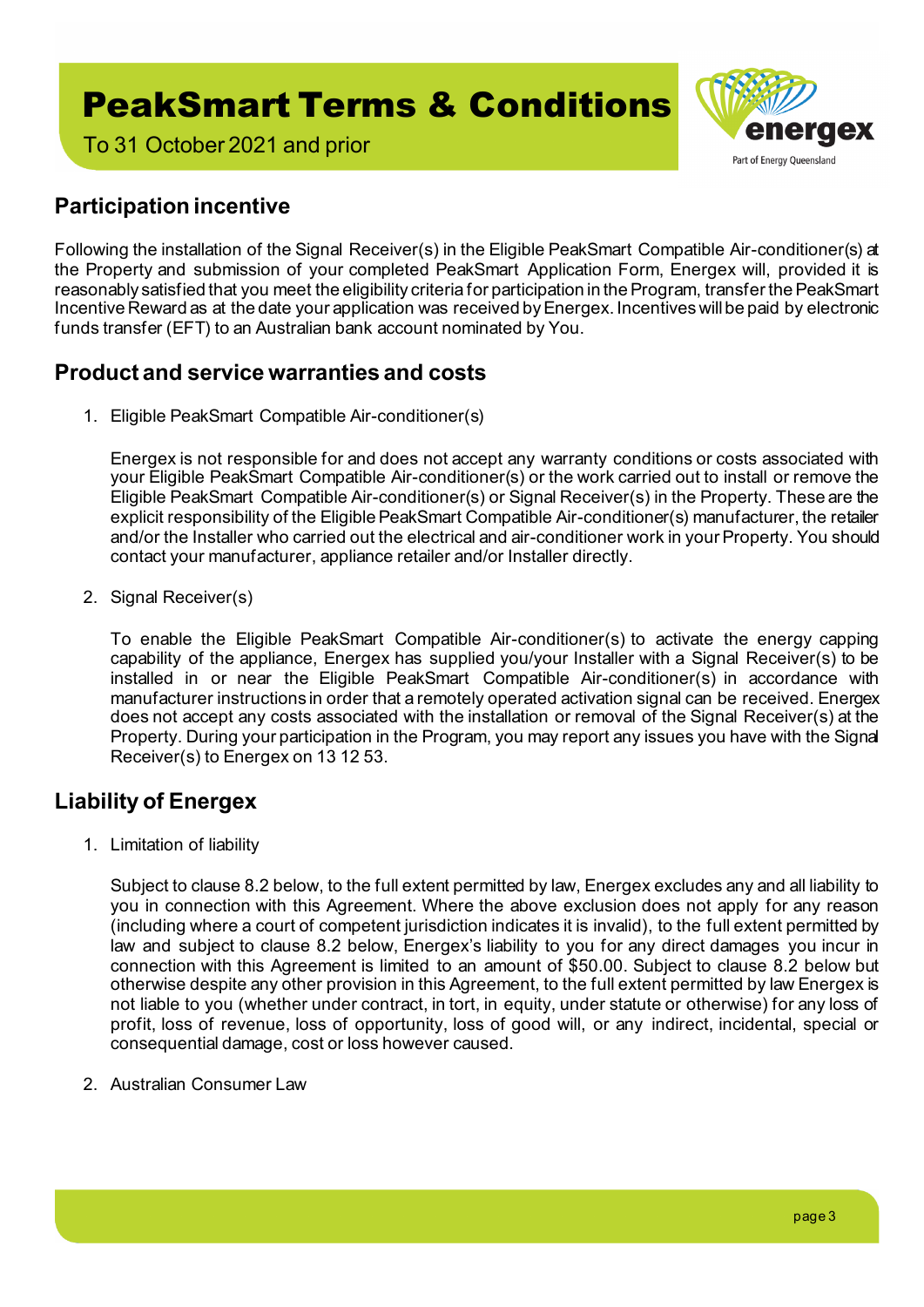

To 31 October 2021 and prior

Nothing in this Agreement generally affects or negates any rights you may have under the Australian Consumer Law (as contained in Schedule 2 of the Competition and Consumer Act 2010 (Cth)) and equivalent State and Territory fair trading legislation regarding consumer guarantees to the extent that such consumer guarantees, or our statutory liability for failure to comply with them, cannot be modified or excluded by law.

### **Privacy Notice**

Energex is collecting, using and disclosing your personal information for the purpose of conducting this Program. If you do not provide your personal details, you may, at Energex's discretion, not be eligible to participate in the Program. As a Participant, your information may be provided to:

- 1. the manufacturer of the Eligible PeakSmart Compatible Air-conditioner(s);
- 2. Energex representatives who may have to examine and carry out audits and maintenance of the Signal Receiver(s) installed at the Property;
- 3. your local government/council;
- 4. the Queensland State Government;
- 5. the installer of the Eligible PeakSmart Compatible Air-conditioner(s) and/or Signal Receiver(s);
- 6. the appliance retailer who sold you the Eligible PeakSmart Compatible Air-conditioner(s), and
- 7. external market research companies to conduct customer research.

You consent to the use of your personal information as set out in this Agreement. You are entitled to access any personal information that Energex holds about you by contacting us on 13 12 53. Energex's privacy policy is available at [www.energex.com.au](https://www.energex.com.au/) or by calling 13 12 53.

#### **You are encouraged to give notice if you sell or cease to occupy your Residence**

If you sell or cease to occupy the Property, or return possession of the Property to its owner, you:

- 1. can notify Energex in writing, via post or email at the address specified on the Energex website at energex.com.au
- 2. should notify the incoming owner or occupier of the Property that the Eligible PeakSmart Compatible Air-conditioner(s) at the Property has/have a Signal Receiver(s) installed.

### **Severability**

Any provision of this Agreement that is prohibited or unenforceable is ineffective to the extent of the prohibition or unenforceability. That does not invalidate the remaining provisions of this Agreement.

## **Definitions**

**"Agreement"** means these Terms and Conditions, the "PeakSmart Application Form and the PeakSmart Installation Form.